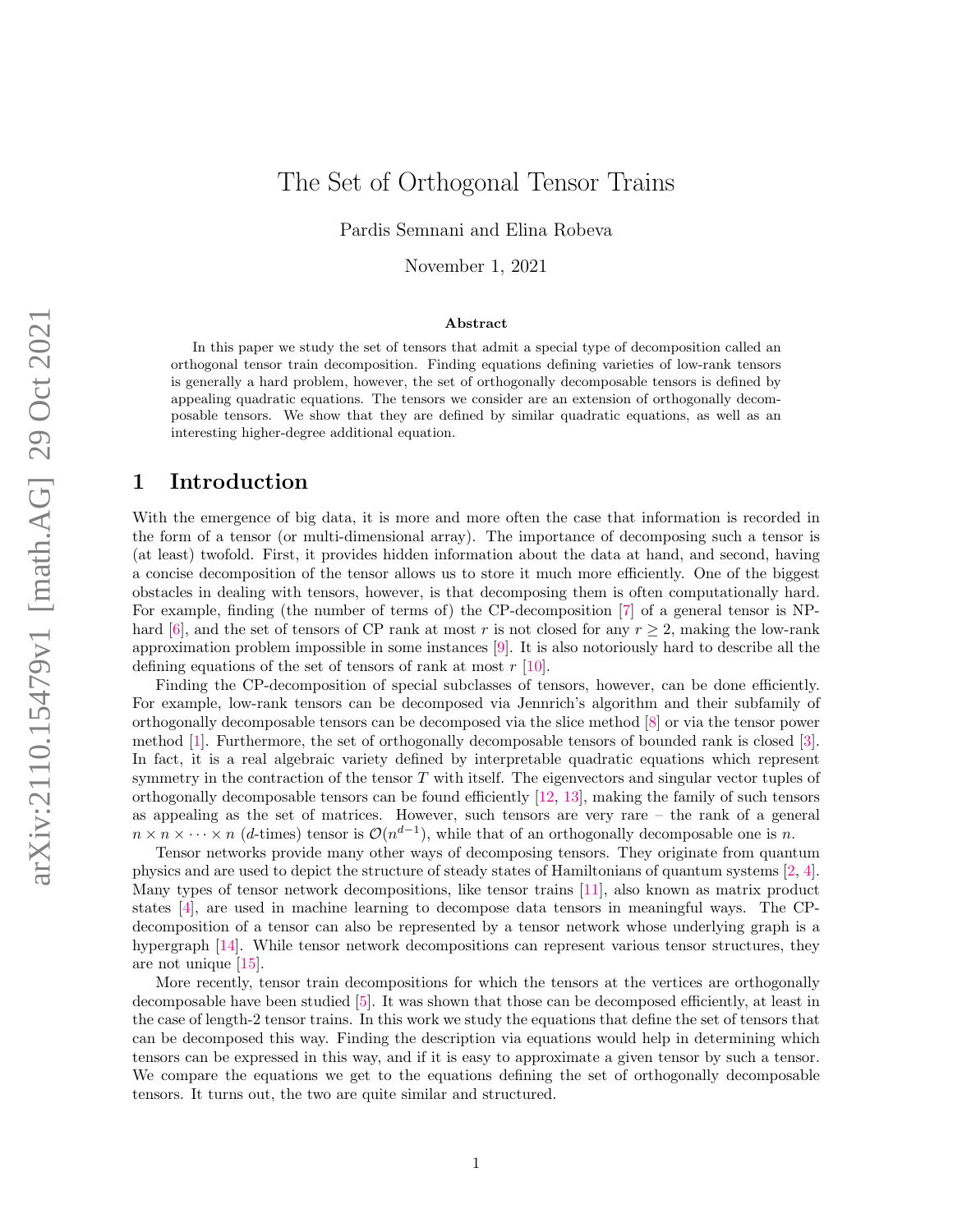The rest of this manuscript is organized as follows. In Section [2](#page-1-0) we provide background on orthogonally decomposable tensors as well as tensor networks. In Section [3](#page-3-0) we turn to orthogonally decomposable tensor trains of length 2 and present our findings.

### <span id="page-1-0"></span>2 Background

In this section we provide the necessary background on orthogonal tensor decomposition, as well as tensor networks.

### 2.1 Tensors

We begin by defining tensors and symmetric tensors.

A tensor T is an  $n_1 \times \cdots \times n_d$  table with elements in a field, which for us will be the reals. The number d of sides of the table is called the *order* of the tensor. The set of all tensors of size  $n_1 \times \cdots \times n_d$ with real entries is denoted by  $\mathbb{R}^{n_1} \otimes \cdots \otimes \mathbb{R}^{n_d}$ .

A tensor  $T \in \mathbb{R}^{n_1} \otimes \cdots \otimes \mathbb{R}^{n_d}$  is a *rank-1* tensor if there exist vectors  $v^{(1)} \in \mathbb{R}^{n_1}, \ldots, v^{(d)} \in \mathbb{R}^{n_d}$ such that

$$
T = v^{(1)} \otimes \cdots \otimes v^{(d)}.
$$

The CP-decomposition [\[7\]](#page-11-0) expresses a tensor  $T \in \mathbb{R}^{n_1} \otimes \cdots \otimes \mathbb{R}^{n_d}$  as a sum of rank-1 terms:

$$
T = \sum_{i=1}^{r} v_i^{(1)} \otimes \cdots \otimes v_i^{(d)}.
$$

An  $n \times \cdots \times n$  (d-times) tensor T is symmetric if for any permutation  $\sigma$  on  $\{1,\ldots,d\}$ ,  $T_{i_1...i_d}$  $T_{i_{\sigma(1)}\ldots i_{\sigma(d)}}$ . The set of such tensors is denoted by  $S^d(\mathbb{R}^n)$ .

A symmetric tensor  $T \in S^d(\mathbb{R}^n)$  has rank-1 if it can be expressed as

$$
T = \lambda v^{\otimes d},
$$

i.e., as a scalar times the outer product of a vector with itself  $d$  times. A *symmetric CP-decomposition* of a symmetric tensor  $T \in S^d(\mathbb{R}^n)$  expresses T as a sum of symmetric rank-1 terms:

$$
T = \sum_{i=1}^{r} \lambda_i v_i^{\otimes d}.
$$

### 2.2 Tensor networks

In this subsection we provide the necessary background on tensor networks and tensor trains. Let  $T \in \mathbb{R}^{m_1} \otimes \cdots \otimes \mathbb{R}^{m_k}$  and  $S \in \mathbb{R}^{n_1} \otimes \cdots \otimes \mathbb{R}^{n_\ell}$  be two tensors such that  $m_i = n_j$ . The contraction of the tensors T and S along their *i*th and *j*th modes is the tensor  $R \in \mathbb{R}^{m_1} \otimes \cdots \otimes \mathbb{R}^{m_{i-1}} \otimes \mathbb{R}^{m_{i+1}} \otimes$  $\cdots \otimes \mathbb{R}^{m_k} \otimes \mathbb{R}^{n_1} \otimes \cdots \otimes \mathbb{R}^{n_{j-1}} \otimes \mathbb{R}^{n_{j+1}} \otimes \cdots \otimes \mathbb{R}^{n_\ell}$  whose entries are

$$
R_{a_1...a_{i-1}a_{i+1}...a_kb_1...b_{j-1}b_{j+1}...b_\ell} = \sum_{c=1}^{m_i} T_{a_1...a_{i-1}ca_{i+1}...a_k} S_{b_1...b_{j-1}cb_{j+1}...b_\ell},
$$

where  $a_1 \in \{1, \ldots, m_1\}, \ldots, a_k \in \{1, \ldots, m_k\}, b_1 \in \{1, \ldots, n_1\}, \ldots, b_\ell \in \{1, \ldots, n_\ell\}.$ 

Starting with a number of tensors, and applying repeated contractions in a prescribed manner yields the notion of a tensor network. A tensor network can be represented by a graph in which each node corresponds to one of the tensors involved in forming the tensor network, and the number of the edges connected to each node is equal to the order of the tensor corresponding to that node.

**Definition 1.** Consider a 3-tuple  $G = (V, E, D)$ , where V is a nonempty set, E is a subset of  $\{ \{ v_1, v_2 \} | v_1, v_2 \in V, v_1 \neq v_2 \}, \text{ and } D \text{ is a subset of } \{ \{ v \} | v \in V \}.$  The elements of V,  $E \cup D$ , and D are called the vertices, edges, and dangling edges of G respectively, and G is called a graph. Each edge in  $e \in E \cup D$  is assigned a positive integer  $n_e$ . Each vertex  $v \in V$  is assigned a tensor  $T_v \in \otimes_{v \in e \in E \cup D} \mathbb{R}^{n_e}$ . The resulting tensor network state  $T \in \otimes_{e \in D} \mathbb{R}^{n_e}$  is obtained by contracting the tensors  $T_v$  along all edges  $e \in E$ .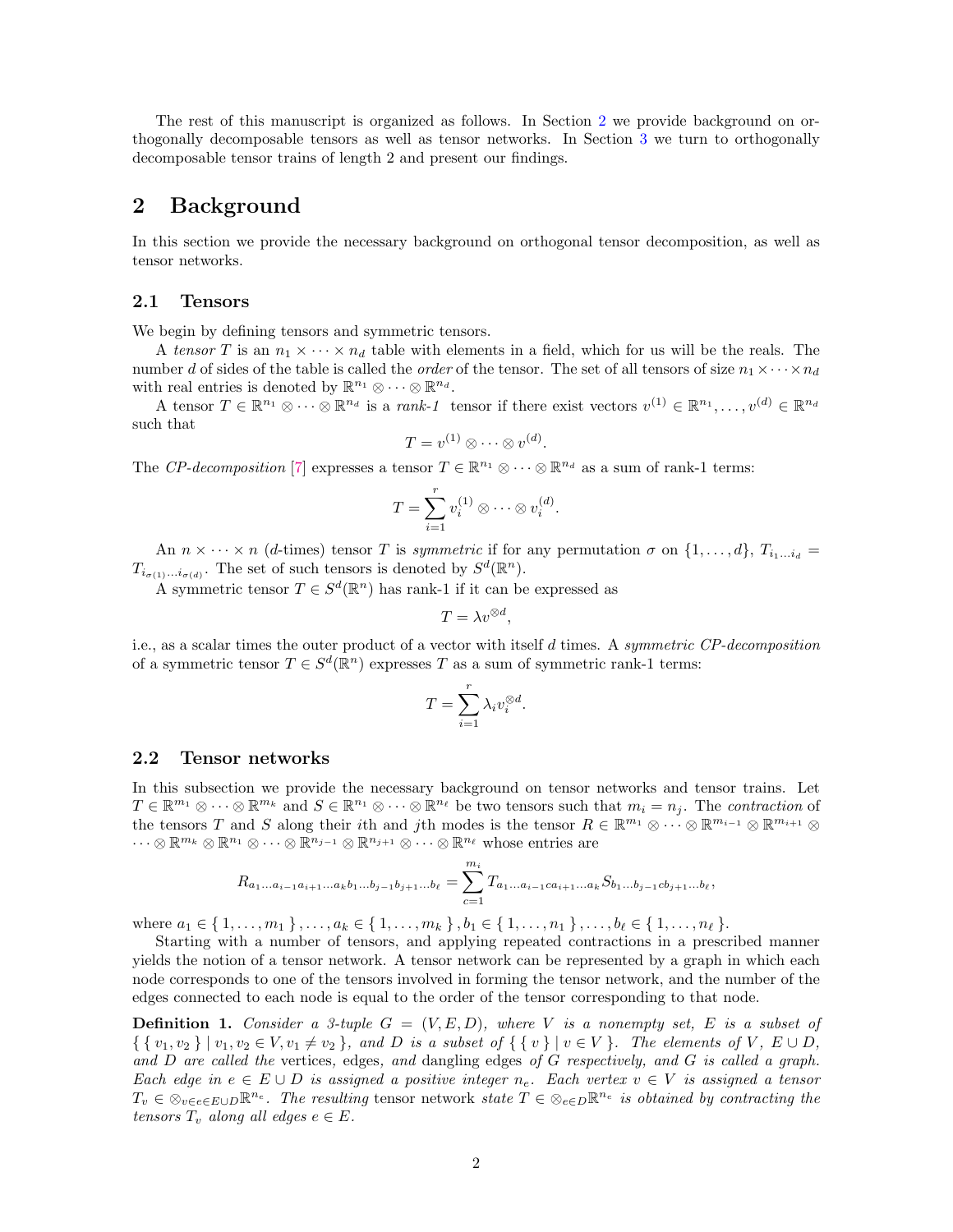For instance, in Figure [1,](#page-2-0) two order-3 tensors  $T \in \mathbb{F}^{n_1 \times n_2 \times n_3}$  and  $S \in \mathbb{F}^{n_3 \times n_4 \times n_5}$  are contracted along their 3rd and 1st modes respectively to form an  $n_1 \times n_2 \times n_4 \times n_5$  tensor network, which is called a tensor train of length 2.

We define a tensor train of length  $l$  to be a tensor network consisting of  $l$  vertices arranged in a line, each of which has 3 adjacent edges (see Figure [2\)](#page-2-1).

<span id="page-2-0"></span>

Figure 1: How a tensor train of length 2 is generated

<span id="page-2-1"></span>

Figure 2: Tensor train of length l

**Remark 2.** Matrix product states often appear in the condensed matter physics literature with one additional vertex and edge attached to each end of the diagram, as opposed to our diagrams as in Figure [2](#page-2-1)  $[2, 4]$  $[2, 4]$  $[2, 4]$ . This format can be converted to the format introduced here simply with a contraction of the single edges, thus removing the vertices at each end. Conversely, given a tensor network in the form of our diagram, a multiplication by the identity matrix at each end will yield the matrix product state form. Thus, as the two network formats are equivalent, we proceed with the use of the term "tensor train" to describe the networks we study in this paper. The reason for the modified form is to better generalize and extend the class of tensors known as orthogonally decomposable tensors, as studied in [\[1,](#page-11-5) [3,](#page-11-6) [8,](#page-11-4) [12,](#page-11-7) [13\]](#page-12-0).

#### <span id="page-2-2"></span>2.3 Orthogonally Decomposable Tensors

A tensor  $T \in \mathbb{R}^{n_1} \otimes \cdots \otimes \mathbb{R}^{n_d}$  is *orthogonally decomposable* (or *odeco*) if it has a decomposition

$$
T = \sum_{i=1}^{r} v_i^{(1)} \otimes \cdots \otimes v_i^{(d)},
$$

where for every  $j = 1, ..., d$ , the vectors  $v_1^{(j)}, ..., v_r^{(j)} \in \mathbb{R}^{n_j}$  are orthogonal.

A symmetric tensor  $T \in S^d(\mathbb{R}^n)$  is symmetrically orthogonally decomposable (or symmetrically odeco) if it has a decomposition

$$
T = \sum_{i=1}^{r} \lambda_i v_i^{\otimes d},
$$

where  $v_1, \ldots, v_r \in \mathbb{R}^n$  are orthonormal.

It turns out that the set of odeco tensors (both in the symmetric and ordinary cases) is a real algebraic variety.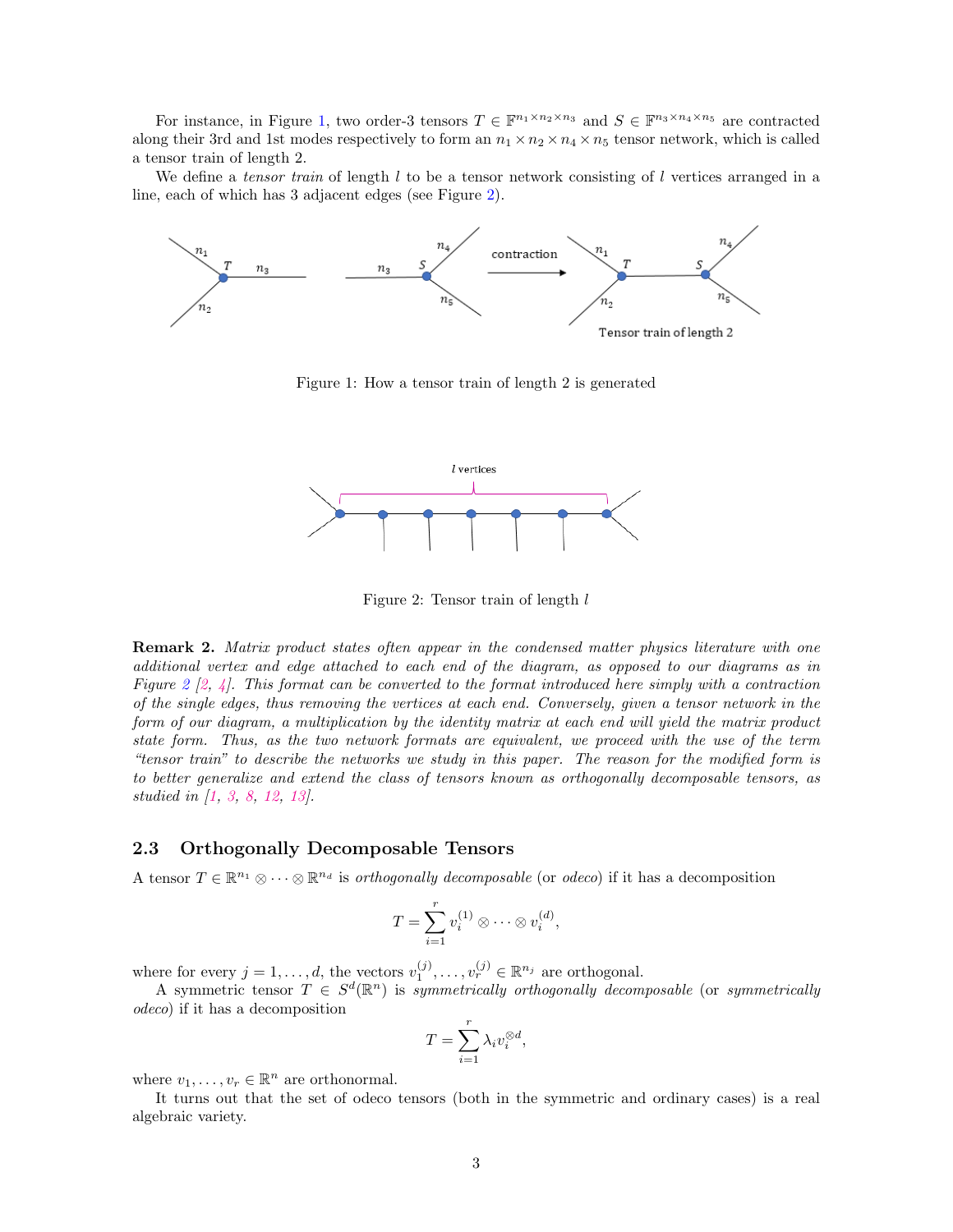<span id="page-3-2"></span>**Theorem 3** ([\[3\]](#page-11-6)). Let  $T \in \mathbb{R}^{n_1} \otimes \cdots \otimes \mathbb{R}^{n_d}$ . For every  $q = 1, \ldots, d$ , define

$$
T \bullet_q T \in (\mathbb{R}^{n_1} \otimes \cdots \otimes \mathbb{R}^{n_{q-1}} \otimes \mathbb{R}^{n_{q+1}} \otimes \cdots \otimes \mathbb{R}^{n_d})^{\otimes 2}
$$

by

$$
(T \bullet_q T)_{i_1 \dots i_{q-1} i_{q+1} \dots i_d j_1 \dots j_{q-1} j_{q+1} \dots j_d} = \sum_{m=1}^{n_q} T_{i_1 \dots i_{q-1} m i_{q+1} \dots i_d} T_{j_1 \dots j_{q-1} m j_{q+1} \dots j_d},
$$

i.e., it is the contraction of T with itself along the q-th mode. Then, T is odeco if and only if for every  $q = 1, \ldots, d$ , the tensor  $T \bullet_q T$  lies in  $S^2(\mathbb{R}^{n_1}) \otimes \cdots \otimes S^2(\mathbb{R}^{n_d})$ , which means that for all  $\ell \in \{1, \ldots, d\}$ with  $\ell \neq q$ , the entry  $(T \bullet_q T)_{i_1...i_{q-1}i_{q+1}...i_dj_1...j_{q-1}j_{q+1}...j_d}$  remains unchanged if we permuted  $i_\ell$  and  $j_\ell$ .

<span id="page-3-3"></span>

Figure 3: T is odeco iff the the entry  $(T \bullet_q T)_{i_1...i_{q-1}i_{q+1}...i_dj_1...j_{q-1}j_{q+1}...j_d}$  remains unchanged when any two indices corresponding to edges with the same color are permuted.

A similar and easier to state result holds in the symmetric case.

<span id="page-3-1"></span>**Theorem 4** ([\[3\]](#page-11-6)). Let  $T \in S^d(\mathbb{R}^n)$ . Define  $T \bullet_1 T \in S^{d-1}(\mathbb{R}^n) \otimes S^{d-1}(\mathbb{R}^n)$  by

$$
(T \bullet_1 T)_{i_2...i_d j_2...j_d} = \sum_{m=1}^n T_{m i_2...i_d} T_{m j_2...j_d},
$$

*i.e.*, the contraction of  $T$  with itself along its first mode. Then,  $T$  is odeco if and only if

$$
T \bullet_1 T \in S^{2d-2}(\mathbb{R}^n),
$$

*i.e.*, the entry  $(T \bullet_1 T)_{i_2...i_dj_2...j_d}$  remains unchanged after permuting any of its indices.

In [\[12,](#page-11-7) Lemma 3.7], it has been shown that the Zariski closure in  $S^d(\mathbb{C}^n)$  of the set of symmetrically orthogonally decomposable tensors in  $S^d(\mathbb{R}^n)$  is an irreducible component of the variety of the ideal defined by the symmetries (i.e., quadratic equations in the entries of  $T$ ) introduced in Theorem [4.](#page-3-1) So, it suffices to prove that this ideal is prime in order to conclude that it is exactly equal to the ideal of the Zariski closure in  $S^d(\mathbb{C}^n)$  of the set of symmetrically orthogonally decomposable tensors in  $S^d(\mathbb{R}^n)$ . This has been proven when  $n = 2$  in [\[12,](#page-11-7) Theorem 3.6], but is still an open problem for an arbitrary n.

## <span id="page-3-0"></span>3 Orthogonally Decomposable Tensor Trains

We now turn to tensors which decompose according to a tensor network, where all the tensors at the vertices of the network are symmetric and odeco. In particular, we confine our study to tensor trains.

**Definition 5.** A tensor train of length  $l$  (recall Figure [2\)](#page-2-1) is said to be symmetrically orthogonally decomposable, or for short, symmetrically odeco, if each of the l order-3 tensors generating the tensor train is  $n \times n \times n$  symmetrically odeco. We denote the set of such symmetrically odeco tensor trains by  $SOT_{l,n}$ .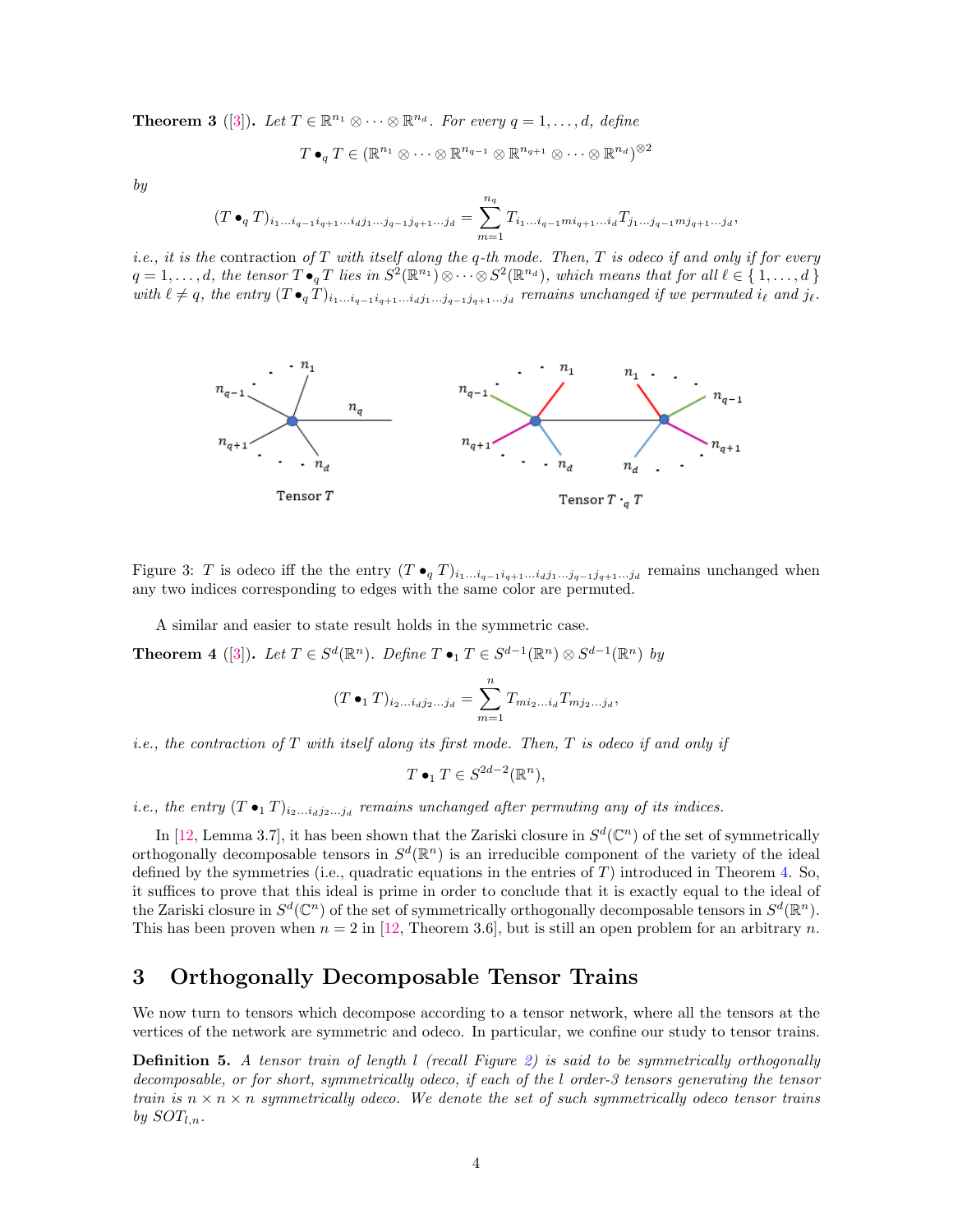<span id="page-4-0"></span>

Figure 4: T is odeco iff the entry  $(T \bullet_1 T)_{i_2...i_dj_2...j_d}$  remains unchanged when any of the indices are permuted.

It has been shown in [\[5\]](#page-11-11) that if a tensor train of length 2 has a symmetrically odeco decomposition, one can find the decomposition efficiently. Our goal here is to find polynomials which vanish on the set  $SOT_{l,n}$  for certain n, l, and use them to determine the prime ideal of the Zariski closure of this set. In order to derive these polynomials for  $l = 2$ , our approach is to consider the sets of variables

$$
P = \{ p_{ijkl} \mid i, j, k, l \in \{ 1, ..., n \} \} \qquad V = \{ v_{ij} \mid i, j \in \{ 1, ..., n \} \} W = \{ w_{ij} \mid i, j \in \{ 1, ..., n \} \} \qquad M = \{ \mu_i \mid i \in \{ 1, ..., n \} \} L = \{ \lambda_i \mid i \in \{ 1, ..., n \} \},
$$

define the following R-algebra morphism

$$
\phi: \mathbb{R}[P] \to \mathbb{R}[V \cup W \cup M \cup L]
$$
  

$$
\phi(p_{ijkl}) = \sum_{a=1}^{n} \sum_{b=1}^{n} \sum_{c=1}^{n} \mu_a \lambda_b v_{ai} v_{aj} w_{bk} w_{bl} v_{ac} w_{bc},
$$

and compute  $\phi^{-1}(I)$  using computer algebra software such as Macaulay2, where

$$
I = \left\langle \bigcup_{k=1}^{n} \left\{ \sum_{i=1}^{n} v_{ki}^{2} = 1, \sum_{i=1}^{n} w_{ki}^{2} = 1 \right\} \right\rangle + \left\langle \bigcup_{\substack{k,l=1 \\ k \neq l}}^{n} \left\{ \sum_{i=1}^{n} v_{ki} v_{li} = 0, \sum_{i=1}^{n} w_{ki} w_{li} = 0 \right\} \right\rangle.
$$

We were unable to run an analogous program which would allow us to come up with the polynomials in the cases where  $l > 2$ . So, we confine our study to length-2 tensor trains (see Figure [1\)](#page-2-0) in this paper.

We now introduce one set of linear polynomials and one set of quadratic polynomials which vanish on  $SOT_{2,n}$ , where  $n \geq 2$ .

Let  $n \in \mathbb{N}$  and let  $\mathcal{P}_n$  denote the set of polynomials

$$
f_{a,b,c,d,\sigma_1,\sigma_2} := p_{abcd} - p_{\sigma_1(a)\sigma_1(b)\sigma_2(c)\sigma_2(d)},
$$

where  $a, b, c, d \in \{1, \ldots, n\}$ ,  $\sigma_1$  is a permutation on  $\{a, b\}$ , and  $\sigma_2$  is a permutation on  $\{c, d\}$ . Moreover, let  $\mathcal{Q}_n$  denote the set of polynomials

$$
g_{a,b,c,d,e,f}^{(1)} := \sum_{t=1}^{n} p_{abet} p_{cdft} - p_{abft} p_{cdet},
$$

and

$$
g_{a,b,c,d,e,f}^{(2)} := \sum_{t=1}^{n} p_{etab} \ p_{ftcd} - p_{ftab} \ p_{etcd},
$$

where  $a, b, c, d, e, f \in \{1, ..., n\}.$ 

We now proceed to showing that the equations  $\mathcal{P}_n$  and  $\mathcal{Q}_n$  vanish on  $SOT_{2,n}$ . In particular, these also represent certain symmetries of the contracted tensor  $T \bullet_q T$ , similar to the odeco case described in section [2.3.](#page-2-2)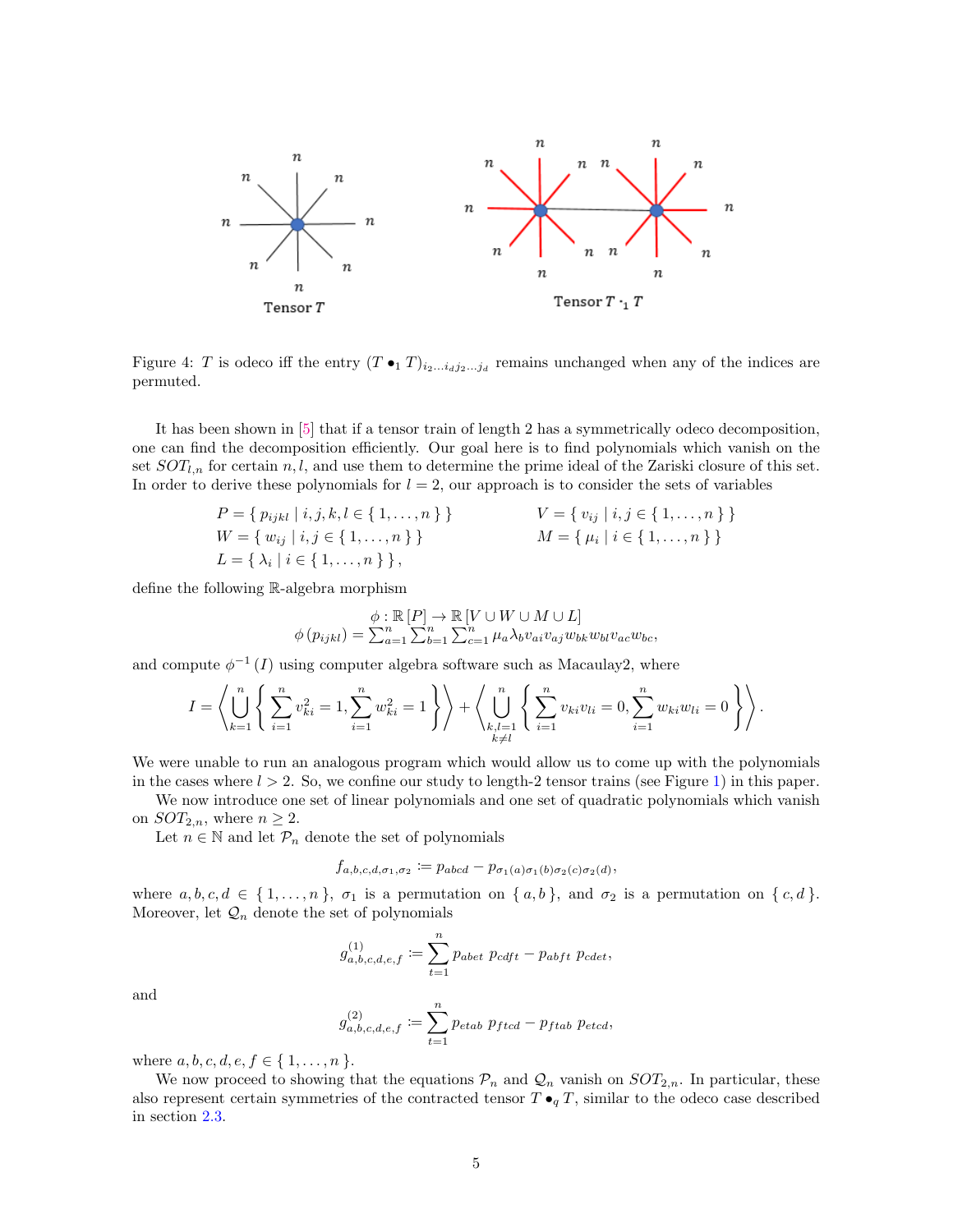<span id="page-5-1"></span><span id="page-5-0"></span>**Theorem 6.** Let  $n \geq 2$ . Then  $P_n$  and  $Q_n$  vanish on  $SOT_{2,n}$ .



Figure 5: The fact that  $P_n$  vanishes on  $SOT_{2,n}$  shows that P is symmetric with respect to any of the two pairs of modes indicated in red and green.

The fact that  $\mathcal{Q}_n$  vanishes on  $SOT_{2,n}$  shows that  $P \bullet_4 P$  and  $P \bullet_2 P$  are symmetric with respect to the modes indicated in purple.

**Remark 7.** The equations  $\mathcal{Q}_n$  depict certain symmetries in the contracted tensors  $P \bullet_2 P$  and  $P \bullet_4 P$ , very similar to the odeco case (see Theorems [3](#page-3-3) and [4,](#page-3-1) and Figures 3 and [4\)](#page-4-0). We have explained these symmetries in Figure [5.](#page-5-0) In particular,  $P \bullet_4 P \in S^2(\mathbb{R}^n) \otimes S^2(\mathbb{R}^n) \otimes S^2(\mathbb{R}^n)$ , where the first two  $S^2(\mathbb{R}^n)$ correspond to the red edges and the red dashed edges respectively, and the last  $S^2(\mathbb{R}^n)$  corresponds to the commuting of the indices coming from the purple edges and is the one that gives rise to half of the equations in  $\mathcal{Q}_n$ . Similarly,  $P \bullet_2 P \in S^2(\mathbb{R}^n) \otimes S^2(\mathbb{R}^n) \otimes S^2(\mathbb{R}^n)$ , where the first two  $S^2(\mathbb{R}^n)$  correspond to the green and green dashed edges respectively, and the last  $S^2(\mathbb{R}^n)$  corresponds to the fact that the indices along the purple edges commute and gives rise to the other half of the equations in  $\mathcal{Q}_n$ .

*Proof.* We begin by writing an arbitrary entry of a given tensor P in  $SOT_{2,n}$  in terms of the entries of the orthogonal vectors which appear in the decomposition of the two tensors at the nodes of  $P$ , and then proceed by writing the equations in  $\mathcal{P}_n$  in terms of the entries of the two node tensors and the equations in  $\mathcal{Q}_n$  in terms of the entries of these vectors. This is helpful since it provides us with the opportunity of applying the symmetry of the tensors and the orthogonality of the vectors.

Let  $P \in SOT_{2,n}$ . So, there exist vectors  $v_1, \ldots, v_n, w_1, \ldots, w_n \in \mathbb{R}^n$  and scalars  $\lambda_1, \ldots, \lambda_n$ ,  $\mu_1, \ldots, \mu_n \in \mathbb{R}$  such that  $\{v_1, \ldots, v_n\}$  and  $\{w_1, \ldots, w_n\}$  are orthonormal sets,  $T = \sum_{i=1}^n \lambda_i v_i^{\otimes 3}$ ,  $S = \sum_{i=1}^{n} \mu_i w_i^{\otimes 3}$ , and P is the result of the contraction of T and S along their third modes. Therefore, for all  $a, b, c, d \in \{1, \ldots, n\},\$ 

$$
p_{abcd} = \sum_{s=1}^{n} T_{abs} S_{cds} = \sum_{s=1}^{n} \left( \sum_{i=1}^{n} \lambda_i v_{ia} v_{ib} v_{is} \right) \left( \sum_{j=1}^{n} \mu_j w_{jc} w_{jd} w_{js} \right)
$$
  
= 
$$
\sum_{i=1}^{n} \sum_{j=1}^{n} \lambda_i \mu_j v_{ia} v_{ib} w_{jc} w_{jd} \left( \sum_{s=1}^{n} v_{is} w_{js} \right) = \sum_{i=1}^{n} \sum_{j=1}^{n} \lambda_i \mu_j v_{ia} v_{ib} w_{jc} w_{jd} \langle v_i, w_j \rangle.
$$

So, if  $f_{a,b,c,d,\sigma_1,\sigma_2} \in \mathcal{P}_n$ , then

 $f_{a,b,c,d,\sigma_1,\sigma_2} = p_{abcd} - p_{\sigma_1(a)\sigma_1(b)\sigma_2(c)\sigma_2(d)}$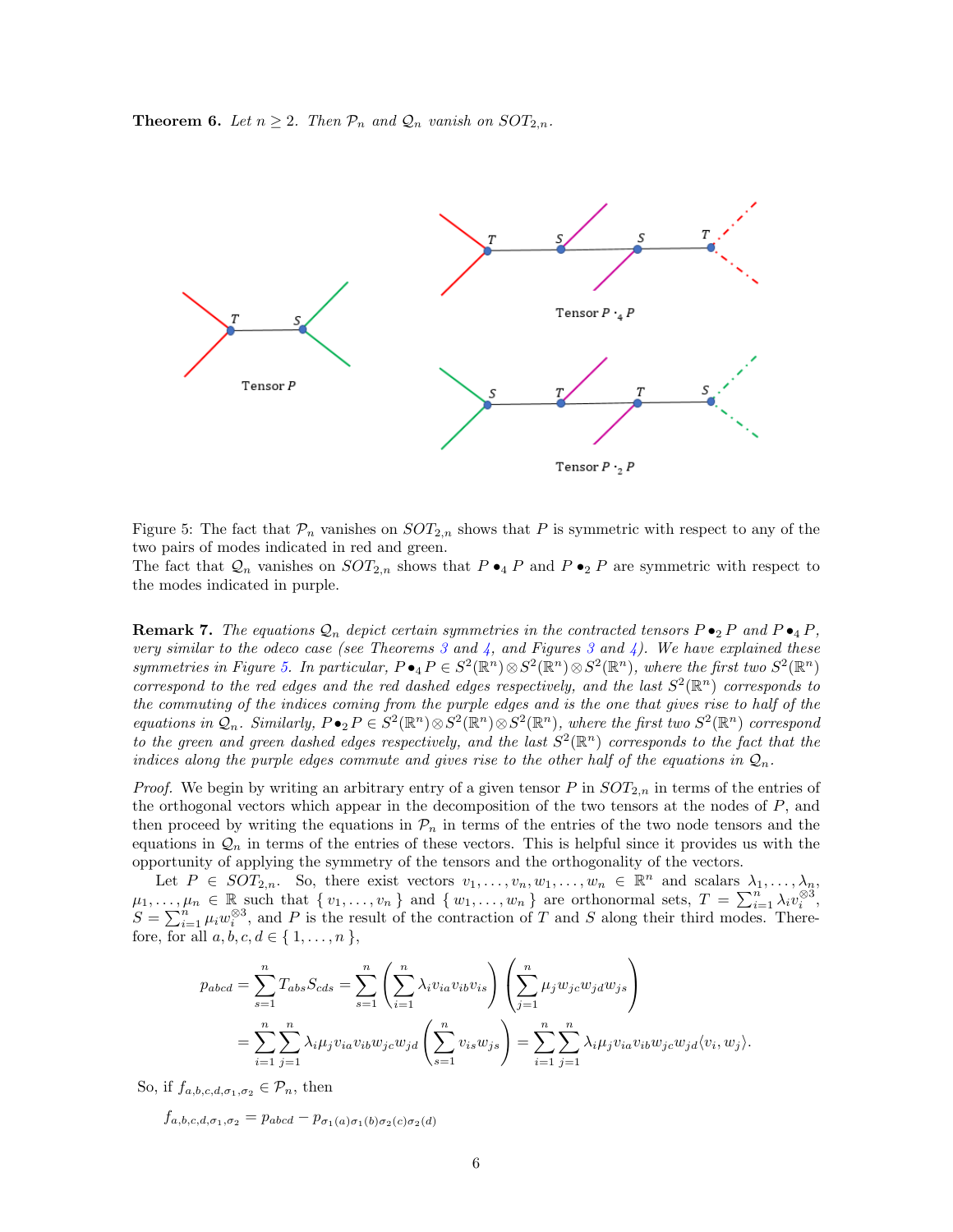$$
= \left(\sum_{s=1}^{n} T_{abs} S_{cds}\right) - \left(\sum_{s=1}^{n} T_{\sigma_1(a)\sigma_1(b)s} S_{\sigma_2(c)\sigma_2(d)s}\right)
$$
  
= 
$$
\left(\sum_{s=1}^{n} T_{abs} S_{cds}\right) - \left(\sum_{s=1}^{n} T_{abs} S_{cds}\right)
$$
 (*T* and *S* are symmetric.)  
= 0.

Thus,  $\mathcal{P}_n$  vanishes on  $SOT_{2,n}$ . Now suppose that  $g_{a,b,c,d,e,f}^{(1)} \in \mathcal{Q}_n$ . Then

$$
g_{a,b,c,d,e,f}^{(1)} = \sum_{t=1}^{n} p_{abet} p_{cdft} - p_{abft} p_{cdet}
$$
\n
$$
= \sum_{t=1}^{n} \left[ \left( \sum_{i=1}^{n} \sum_{j=1}^{n} \lambda_{i} \mu_{j} v_{ia} v_{ib} w_{je} w_{jt} \langle v_{i}, w_{j} \rangle \right) \left( \sum_{k=1}^{n} \sum_{l=1}^{n} \lambda_{k} \mu_{l} v_{kc} v_{kd} w_{lf} w_{lt} \langle v_{k}, w_{l} \rangle \right) - \left( \sum_{i=1}^{n} \sum_{j=1}^{n} \lambda_{i} \mu_{j} v_{ia} v_{ib} w_{jf} w_{jt} \langle v_{i}, w_{j} \rangle \right) \left( \sum_{k=1}^{n} \sum_{l=1}^{n} \lambda_{k} \mu_{l} v_{kc} v_{kd} w_{le} w_{lt} \langle v_{k}, w_{l} \rangle \right) \right]
$$
\n
$$
= \sum_{t=1}^{n} \left[ \left( \sum_{i=1}^{n} \sum_{j=1}^{n} \sum_{k=1}^{n} \sum_{l=1}^{n} \lambda_{i} \lambda_{k} \mu_{j} \mu_{l} v_{ia} v_{ib} v_{kc} v_{kd} w_{je} w_{jt} w_{lf} w_{lt} \langle v_{i}, w_{j} \rangle \langle v_{k}, w_{l} \rangle \right) - \left( \sum_{i=1}^{n} \sum_{j=1}^{n} \sum_{k=1}^{n} \sum_{l=1}^{n} \lambda_{i} \lambda_{k} \mu_{j} \mu_{l} v_{ia} v_{ib} v_{kc} v_{kd} w_{jf} w_{jt} w_{lt} \langle v_{i}, w_{j} \rangle \langle v_{k}, w_{l} \rangle \right) \right]
$$
\n
$$
= \sum_{t=1}^{n} \sum_{i=1}^{n} \sum_{j=1}^{n} \sum_{k=1}^{n} \sum_{l=1}^{n} \lambda_{i} \lambda_{k} \mu_{j} \mu_{l} v_{ia} v_{ib} v_{kc} v_{kd} w_{jt} w_{lt} \langle v_{i}, w_{j} \rangle \langle v_{k}, w_{l} \rangle \left( w_{je} w_{lf} - w_{jf} w_{le} \right) \right]
$$
\n
$$
= \
$$

If  $j = l$ , then  $w_{je}w_{lf} - w_{jf}w_{le} = 0$ , and otherwise,  $\sum_{t=1}^{n} w_{jt}w_{lt} = \langle w_j, w_l \rangle = 0$ . This shows that  $g_{a,b,c,d,e,f}^{(1)} = 0$ . Similarly, if  $g_{a,b,c,d,e,f}^{(2)} \in \mathcal{Q}_n$ , then  $g_{a,b,c,d,e,f}^{(2)}$  vanishes on P. Hence,  $\mathcal{Q}_n$  vanishes on  $SOT_{2,n}.$  $\Box$ 

Now we proceed by introducing a polynomial of degree n which vanishes on  $SOT_{2,n}$ .

Let  $n \in \mathbb{N}$ . Define

$$
h_n := \sum_{k_1=1}^n \ldots \sum_{k_n=1}^n \sum_{\sigma \in S_n} \sum_{\gamma \in S_n} \text{sgn}(\sigma) \text{sgn}(\gamma) p_{k_1 \sigma(1) k_n \gamma(1)} p_{k_2 \sigma(2) k_1 \gamma(2)} \cdots p_{k_n \sigma(n) k_{n-1} \gamma(n)}.
$$

**Theorem 8.** Let  $n \geq 2$ . Then  $h_n$  vanishes on  $SOT_{2,n}$ .

*Proof.* Similar to the proof of Theorem [6,](#page-5-1) we first write the polynomial  $h_n$  in terms of the entries of the vectors appearing in the orthogonal decomposition of the two tensors at the nodes of a given tensor P in  $SOT_{2,n}$ , which yields equation [\(1\)](#page-7-0). When n is even, we show that the terms of the right hand side polynomial in [\(1\)](#page-7-0) can be split into two partitions such than the partitions cancel each other out. In the case when  $n$  is odd, by manipulating the terms of the right hand side polynomial in  $(1)$  and applying the Parseval's Equation, we show that  $h_n$  vanishes on  $SOT_{2,n}$ .

Let  $P \in SOT_{2,n}$ . So, there exist vectors  $v_1, \ldots, v_n, w_1, \ldots, w_n \in \mathbb{R}^n$  and scalars  $\lambda_1, \ldots, \lambda_n$ ,  $\mu_1, \ldots, \mu_n \in \mathbb{R}$  such that  $\{v_1, \ldots, v_n\}$  and  $\{w_1, \ldots, w_n\}$  are orthonormal sets,  $T = \sum_{i=1}^n \lambda_i v_i^{\otimes 3}$ ,  $S = \sum_{i=1}^{n} \mu_i w_i^{\otimes 3}$ , and P is the result of the contraction of T and S along their third modes. Note that

$$
h_n = \sum_{k_1=1}^n \dots \sum_{k_n=1}^n \sum_{\sigma \in S_n} \sum_{\gamma \in S_n} \text{sgn}(\sigma) \text{ sgn}(\gamma) \times
$$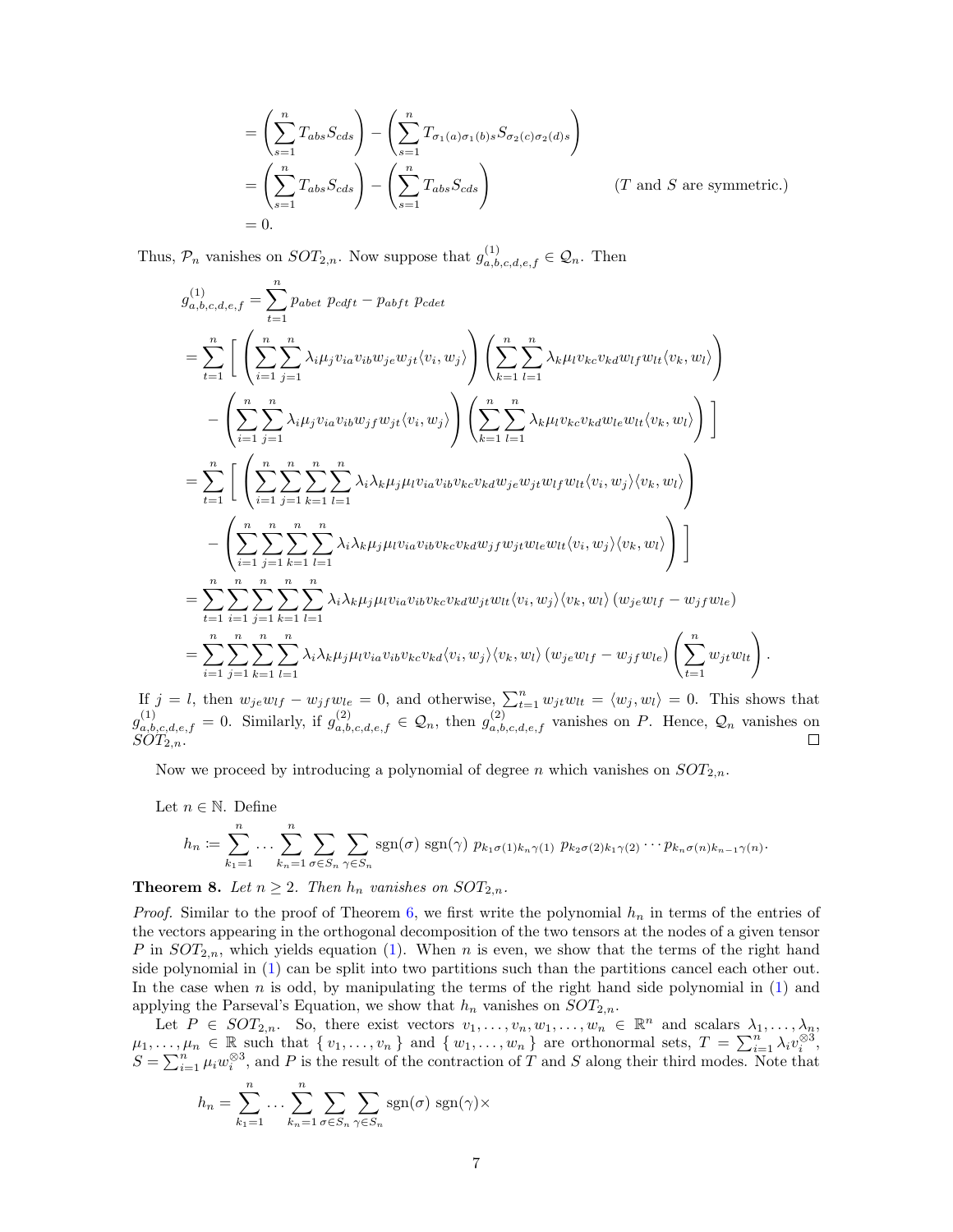$$
\left[ \left( \sum_{i_1=1}^{n} \sum_{j_1=1}^{n} \lambda_{i_1} \mu_{j_1} \langle v_{i_1}, w_{j_1} \rangle v_{i_1 k_1} v_{i_1 \sigma(1)} w_{j_1 k_n} w_{j_1 \gamma(1)} \right) \times \n\left( \sum_{i_2=1}^{n} \sum_{j_2=1}^{n} \lambda_{i_2} \mu_{j_2} \langle v_{i_2}, w_{j_2} \rangle v_{i_2 k_2} v_{i_2 \sigma(2)} w_{j_2 k_1} w_{j_2 \gamma(2)} \right) \times \n\vdots \n\left( \sum_{i_n=1}^{n} \sum_{j_n=1}^{n} \lambda_{i_n} \mu_{j_n} \langle v_{i_n}, w_{j_n} \rangle v_{i_n k_n} v_{i_n \sigma(n)} w_{j_n k_{n-1}} w_{j_n \gamma(n)} \right) \right] \n= \sum_{i_1=1}^{n} \sum_{j_1=1}^{n} \cdots \sum_{i_n=1}^{n} \sum_{j_1=1}^{n} \sum_{k_1=1}^{n} \cdots \sum_{k_n=1}^{n} \sum_{\sigma \in S_n} \sum_{\gamma \in S_n} \text{sgn}(\sigma) \text{sgn}(\gamma) \lambda_{i_1} \mu_{j_1} \cdots \lambda_{i_n} \mu_{j_n} \omega_{j_n} w_{j_n k_n} w_{j_n k_n} w_{j_n k_n} \omega_{j_n k_n} \cdots \omega_{j_n k_n} \omega_{j_n k_n} \omega_{j_n k_n} \omega_{j_n k_n} \omega_{j_n k_n} \omega_{j_n k_n} \omega_{j_n k_n} \omega_{j_n k_n} \omega_{j_n k_n} \omega_{j_n k_n} \omega_{j_n k_n} \omega_{j_n k_n} \omega_{j_n k_n} \omega_{j_n k_n} \omega_{j_n k_n} \omega_{j_n k_n} \omega_{j_n k_n} \omega_{j_n k_n} \omega_{j_n k_n} \omega_{j_n k_n} \omega_{j_n k_n} \omega_{j_n k_n} \omega_{j_n k_n} \omega_{j_n k_n} \omega_{j_n k_n} \omega_{j_n k_n} \omega_{j_n k_n} \omega_{j_n k_n} \omega_{j_n k_n} \omega_{j_n k_n} \omega_{j_n k_n} \omega_{j_n k_n} \omega_{j_n k_n} \omega_{
$$

For all (  $= i_b$ , then det  $(V_{i_1...i_n}) = 0$ . Similarly, det  $(W_{j_1...j_n}) = 0$  if there exists a pair of equal coordinates in  $(j_1,...,j_n)$ . Thus,

$$
h_n = \det(V_{1...n}) \det(W_{1...n}) \sum_{\sigma,\gamma \in S_n} \text{sgn}(\sigma \gamma) \langle v_{\sigma(1)}, w_{\gamma(1)} \rangle \cdots \langle v_{\sigma(n)}, w_{\gamma(n)} \rangle
$$
  

$$
\langle v_{\sigma(1)}, w_{\gamma(2)} \rangle \cdots \langle v_{\sigma(n-1)}, w_{\gamma(n)} \rangle \langle v_{\sigma(n)}, w_{\gamma(1)} \rangle.
$$
 (1)

<span id="page-7-0"></span>.

Now assume that  $n$  is even. Define

$$
F_1: S_n \to S_n
$$
  
\n
$$
F_1([i_1, i_2, \dots, i_n]) = [i_1, i_n, i_{n-1}, \dots, i_2]
$$
  
\n
$$
F_2([j_1, j_2, \dots, j_n]) = [j_2, j_1, j_n, j_{n-1}, j_{n-2}, \dots, j_3]
$$

Since for all  $\sigma = [i_1, \ldots, i_n] \in S_n$ ,  $F_1(\sigma)$  is obtained from  $\sigma$  by swapping  $i_2$  and  $i_n$ , swapping  $i_3$ and  $i_{n-1}$ , ..., and finally, swapping  $i_{\frac{n}{2}}$  and  $i_{\frac{n+4}{2}}$ , sgn  $(F_1(\sigma)) = (-1)^{\frac{n}{2}-1}$ sgn $(\sigma)$ . Similarly, for all  $\gamma = [j_1, \ldots, j_n] \in S_n$ ,  $F_2(\gamma)$  is obtained from  $\gamma$  by first swapping  $j_1$  and  $j_2$ , and then, swapping  $j_3$  and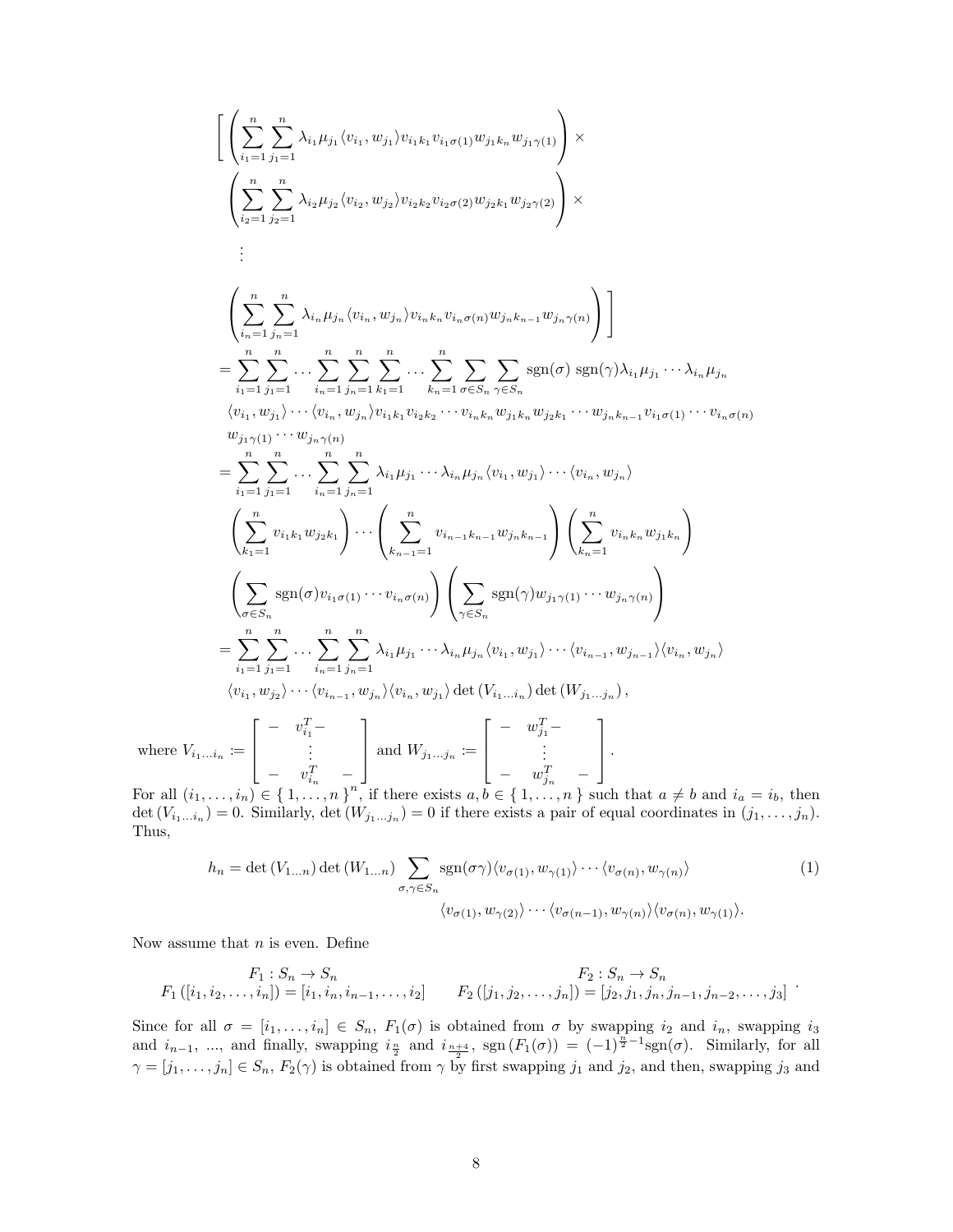$j_n$ , swapping  $j_4$  and  $j_{n-1}$ , ..., and swapping  $j_{\frac{n+2}{2}}$  and  $i_{\frac{n+4}{2}}$ . Thus, sgn  $(F_2(\gamma)) = (-1)^{\frac{n}{2}} \text{sgn}(\gamma)$ . Hence,

$$
\operatorname{sgn}(F_1(\sigma)F_2(\gamma)) \langle v_{F_1(\sigma)(1)}, w_{F_2(\gamma)(1)} \rangle \cdots \langle v_{F_1(\sigma)(n)}, w_{F_2(\gamma)(n)} \rangle \langle v_{F_1(\sigma)(1)}, w_{F_2(\gamma)(2)} \rangle \cdots \langle v_{F_1(\sigma)(n)}, w_{F_2(\gamma)(1)} \rangle = (-1)^{\frac{n}{2} + \frac{n}{2} - 1} \operatorname{sgn}(\sigma \gamma) \langle v_{i_1}, w_{j_2} \rangle \langle v_{i_n}, w_{j_1} \rangle \langle v_{i_{n-1}}, w_{j_n} \rangle \cdots \langle v_{i_2}, w_{j_3} \rangle \langle v_{i_1}, w_{j_1} \rangle \langle v_{i_n}, w_{j_n} \rangle \cdots \langle v_{i_3}, w_{j_3} \rangle \langle v_{i_2}, w_{j_2} \rangle = - \operatorname{sgn}(\sigma \gamma) \langle v_{\sigma(1)}, w_{\gamma(1)} \rangle \cdots \langle v_{\sigma(n)}, w_{\gamma(n)} \rangle \langle v_{\sigma(1)}, w_{\gamma(2)} \rangle \cdots \rangle \langle v_{\sigma(n)}, w_{\gamma(1)} \rangle.
$$

On the other hand, for all  $\sigma \in S_n$ ,  $F_1(F_1(\sigma)) = \sigma$  and  $F_2(F_2(\sigma)) = \sigma$ , which implies that both  $F_1$  and  $F_2$  are bijections. So,

$$
2\left(\sum_{\sigma,\gamma\in S_n}\operatorname{sgn}(\sigma\gamma)\langle v_{\sigma(1)},w_{\gamma(1)}\rangle\cdots\langle v_{\sigma(n)},w_{\gamma(n)}\rangle\langle v_{\sigma(1)},w_{\gamma(2)}\rangle\cdots\langle v_{\sigma(n-1)},w_{\gamma(n)}\rangle\langle v_{\sigma(n)},w_{\gamma(1)}\rangle\right)
$$
\n
$$
=\sum_{\sigma,\gamma\in S_n}\operatorname{sgn}(\sigma\gamma)\langle v_{\sigma(1)},w_{\gamma(1)}\rangle\cdots\langle v_{\sigma(n)},w_{\gamma(n)}\rangle\langle v_{\sigma(1)},w_{\gamma(2)}\rangle\cdots\langle v_{\sigma(n-1)},w_{\gamma(n)}\rangle\langle v_{\sigma(n)},w_{\gamma(1)}\rangle
$$
\n
$$
+\sum_{\sigma,\gamma\in S_n}\operatorname{sgn}(F_1(\sigma)F_2(\gamma))\langle v_{F_1(\sigma)(1)},w_{F_2(\gamma)(1)}\rangle\cdots\langle v_{F_1(\sigma)(n)},w_{F_2(\gamma)(n)}\rangle
$$
\n
$$
\langle v_{F_1(\sigma)(1)},w_{F_2(\gamma)(2)}\rangle\cdots\langle v_{F_1(\sigma)(n-1)},w_{F_2(\gamma)(n)}\rangle\langle v_{F_1(\sigma)(n)},w_{F_2(\gamma)(1)}\rangle
$$
\n
$$
=\sum_{\sigma,\gamma\in S_n}\left(\operatorname{sgn}(\sigma\gamma)\langle v_{\sigma(1)},w_{\gamma(1)}\rangle\cdots\langle v_{\sigma(n)},w_{\gamma(n)}\rangle\langle v_{\sigma(1)},w_{\gamma(2)}\rangle\cdots\langle v_{\sigma(n-1)},w_{\gamma(n)}\rangle\langle v_{\sigma(n)},w_{\gamma(1)}\rangle\right)
$$
\n
$$
+\operatorname{sgn}(F_1(\sigma)F_2(\gamma))\langle v_{F_1(\sigma)(1)},w_{F_2(\gamma)(1)}\rangle\cdots\langle v_{F_1(\sigma)(n)},w_{F_2(\gamma)(n)}\rangle\right)
$$
\n
$$
\langle v_{F_1(\sigma)(1)},w_{F_2(\gamma)(2)}\rangle\cdots\langle v_{F_1(\sigma)(n-1)},w_{F_2(\gamma)(n)}\rangle\langle v_{F_1(\sigma)(n)},w_{F_2(\gamma)(1)}\rangle)
$$

 $=0,$ 

and thus,

$$
\sum_{\sigma,\gamma\in S_n} \operatorname{sgn}(\sigma\gamma)\langle v_{\sigma(1)},w_{\gamma(1)}\rangle\cdots\langle v_{\sigma(n)},w_{\gamma(n)}\rangle\langle v_{\sigma(1)},w_{\gamma(2)}\rangle\cdots\langle v_{\sigma(n-1)},w_{\gamma(n)}\rangle\langle v_{\sigma(n)},w_{\gamma(1)}\rangle=0.
$$

According to [\(1\)](#page-7-0), this means that  $h_n = 0$ .

We now proceed by assuming that *n* is odd. In this case, for all  $t \in \{1, \ldots, n\}$ , define

$$
F_1^{(t)}: S_n \to S_n
$$
  

$$
F_1^{(t)}([i_1, \ldots, i_n]) = [i_{\gamma^{-1}(t)-1}, i_{\gamma^{-1}(t)}, i_{\gamma^{-1}(t)+1}, \ldots, i_n, i_1, i_2, \ldots, i_{\gamma^{-1}(t)-2}]
$$

and

$$
F_2^{(t)}: S_n \to S_n
$$
  

$$
F_2^{(t)}([j_1,\ldots,j_n]) = [j_{\gamma^{-1}(t)-1}, j_2, j_{\gamma^{-1}(t)+1}, \ldots, j_n, j_1, j_{\gamma^{-1}(t)}, j_3, \ldots, j_{\gamma^{-1}(t)-2}]
$$

where if  $k < 0$ , by  $i_k$  and  $j_k$  we mean  $i_l$  and  $j_l$  respectively, such that  $k \equiv l \mod n$  and  $l \in \{1, ..., 5\}$ . Suppose that for all  $\sigma = [i_1, \ldots, i_n] \in S_n$ ,  $F_1^{(t)}(\sigma)$  is obtained from  $\sigma$  by swapping m pairs. Then  $\text{sgn}\left(F_1^{(t)}(\sigma)\right) = (-1)^m \text{sgn}(\sigma)$ . Moreover, in this case, according to the definition of  $F_2^{(t)}$ , for all  $\gamma = [j_1, \ldots, j_n] \in S_n$  with  $\gamma(2) \neq t$ ,  $F_2^{(t)}(\gamma)$  is obtained from  $\gamma$  by first, swapping the same m pairs and then, swapping  $j_2$  and  $j_{\gamma^{-1}(t)}$  in the resulting permutation, which means that sgn  $(F_2^{(t)}(\gamma))$  =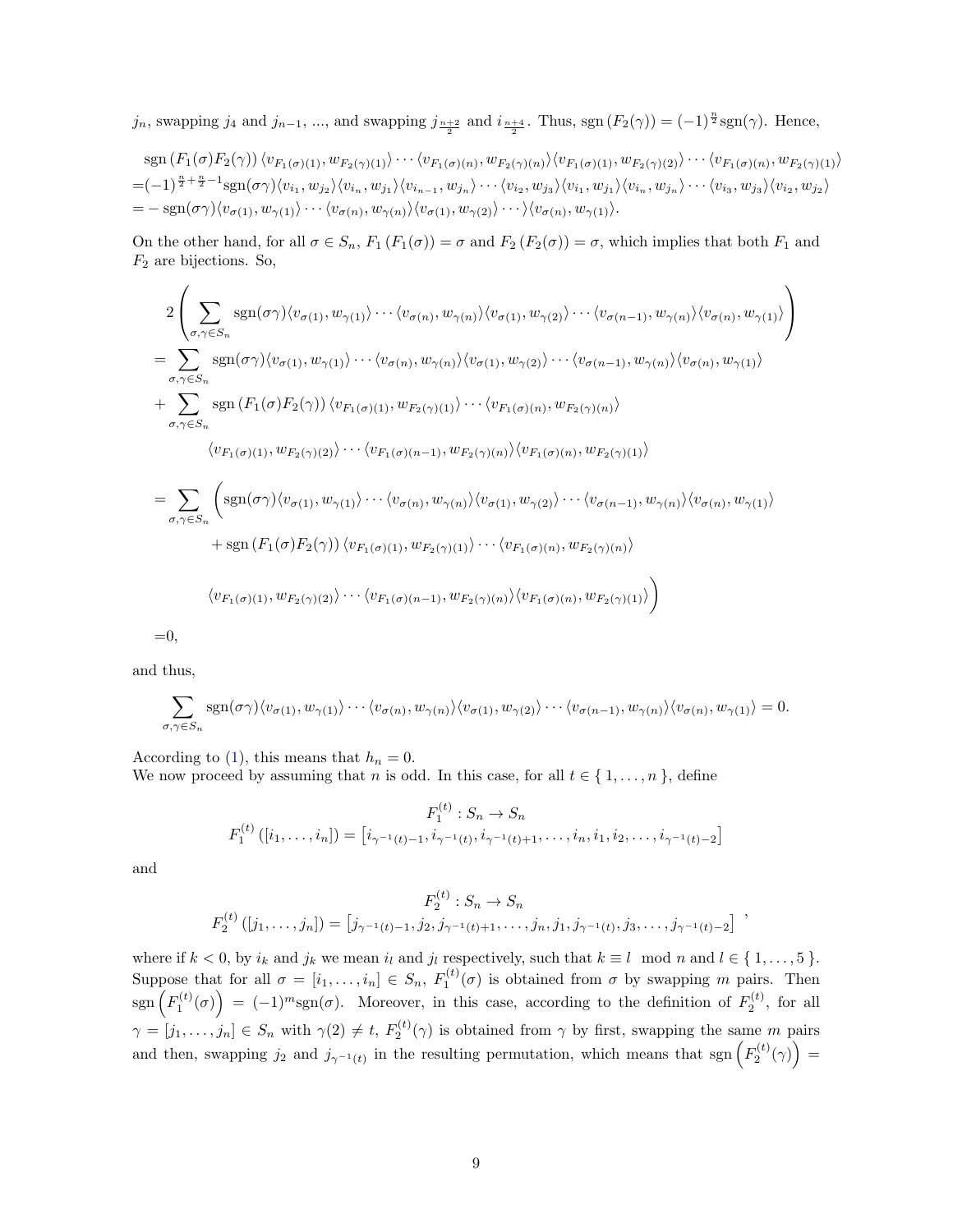$$
(-1)^{m+1}sgn(\gamma). So, if \gamma(2) \neq t, then
$$
  
\n
$$
sgn(F_1^{(t)}(\sigma)F_2^{(t)}(\gamma))\langle v_{F_1^{(t)}(\sigma)(1)}, w_{F_2^{(t)}(\gamma)(1)} \rangle \langle v_{F_1^{(t)}(\sigma)(2)}, w_t \rangle \langle v_{F_1^{(t)}(\sigma)(a)} \rangle w_{F_2^{(t)}(\gamma)(3)} \rangle \cdots \langle v_{F_1^{(t)}(\sigma)(n)}, w_{F_2^{(t)}(\gamma)(n)} \rangle
$$
  
\n
$$
\langle v_{F_1^{(t)}(\sigma)(1)}, w_t \rangle \langle v_{F_1^{(t)}(\sigma)(2)}, w_{F_2^{(t)}(\gamma)(3)} \rangle \langle v_{F_1^{(t)}(\sigma)(3)}, w_{F_2^{(t)}(\gamma)(4)} \rangle \cdots \langle v_{F_1^{(t)}(\sigma)(n)}, w_{F_2^{(t)}(\gamma)(1)} \rangle
$$
  
\n
$$
=(-1)^{2m+1}sgn(\sigma\gamma) \langle v_{i_{\gamma^{-1}(t)-1}}, w_{j_{\gamma^{-1}(t)-1}} \rangle \langle v_{i_{\gamma^{-1}(t)},} w_t \rangle \cdots \langle v_{i_n}, w_{j_n} \rangle \langle v_{i_1}, w_{j_1} \rangle \langle v_{i_2}, w_{j_{\gamma^{-1}(t)},} \rangle \langle v_{i_{\gamma^{-1}(t)-2}}, w_{j_{\gamma^{-1}(t)-2}} \rangle
$$
  
\n
$$
\langle v_{i_{\gamma^{-1}(t)-1}}, w_t \rangle \langle v_{i_{\gamma^{-1}(t)},} w_{j_{\gamma^{-1}(t)+1}} \rangle \cdots \langle v_{i_n}, w_{j_1} \rangle \langle v_{i_1}, w_{j_{\gamma^{-1}(t)},} \rangle \langle v_{i_2}, w_{j_3} \rangle \cdots \langle v_{i_{\gamma^{-1}(t)-2}}, w_{j_{\gamma^{-1}(t)-1}} \rangle
$$
  
\n
$$
= -sgn(\sigma\gamma) \langle v_{\sigma(1)}, w_{\gamma(1)} \rangle \langle v_{\sigma(2)}, w_t \rangle \langle v_{\sigma(3)}, w_{\gamma(3)} \rangle \cdots \langle v_{\sigma(n)}, w_{\gamma(n)} \rangle
$$

 $\langle v_{\sigma(1)}, w_t \rangle \langle v_{\sigma(2)}, w_{\gamma(3)} \rangle \langle v_{\sigma(3)}, w_{\gamma(4)} \rangle \cdots \langle v_{\sigma(n)}, w_{\gamma(1)} \rangle.$ 

Now let  $t \in \{1,\ldots,n\}$ . Since for all  $\sigma \in S_n$ ,  $F_1^{(t)}\left(F_1^{(t)}(\sigma)\right) = \sigma$  and  $F_2^{(t)}\left(F_2^{(t)}(\sigma)\right) = \sigma$ ,  $F_1^{(t)}$  and  $F_2^{(t)}$  are bijections. Additionally, considering that for  $\gamma \in S_n$ , if  $\gamma(2) \neq t$ , then  $F_2^{(t)}(\gamma)(2) \neq t$ ,  $F_2^{(t)}$  is also a bijection on  $A^{(t)} \coloneqq \{ \gamma \in S_n \mid \gamma(2) \neq t \}.$  Hence,

$$
2 \sum_{\sigma \in S_n} \sum_{\gamma \in A^{(t)}} \text{sgn}(\sigma \gamma) \langle v_{\sigma(1)}, w_{\gamma(1)} \rangle \langle v_{\sigma(2)}, w_t \rangle \langle v_{\sigma(3)}, w_{\gamma(3)} \rangle \cdots \langle v_{\sigma(n)}, w_{\gamma(n)} \rangle
$$

$$
\langle v_{\sigma(1)}, w_t \rangle \langle v_{\sigma(2)}, w_{\gamma(3)} \rangle \langle v_{\sigma(3)}, w_{\gamma(4)} \rangle \cdots \langle v_{\sigma(n)}, w_{\gamma(1)} \rangle
$$

$$
= \sum_{\sigma \in S_n} \sum_{\gamma \in A^{(t)}} \text{sgn}(\sigma \gamma) \langle v_{\sigma(1)}, w_{\gamma(1)} \rangle \langle v_{\sigma(2)}, w_t \rangle \langle v_{\sigma(3)}, w_{\gamma(3)} \rangle \cdots \langle v_{\sigma(n)}, w_{\gamma(n)} \rangle
$$
  

$$
\langle v_{\sigma(1)}, w_{\gamma(2)}, w_{\sigma(3)}, w_{\sigma(3)}, w_{\sigma(4)}, w_{\sigma(5)}, w_{\sigma(6)}, w_{\sigma(7)}, w_{\sigma(8)} \rangle
$$

$$
\langle v_{\sigma(1)}, w_t \rangle \langle v_{\sigma(2)}, w_{\gamma(3)} \rangle \langle v_{\sigma(3)}, w_{\gamma(4)} \rangle \cdots \langle v_{\sigma(n)}, w_{\gamma(1)} \rangle
$$

$$
+ \sum_{\sigma \in S_n} \sum_{\gamma \in A^{(t)}} \text{sgn}(F_1^{(t)}(\sigma) F_2^{(t)}) \langle v_{F_1^{(t)}(\sigma)(1)}, w_{F_2^{(t)}(1)} \rangle \langle v_{F_1^{(t)}(\sigma)(2)}, w_t \rangle \langle v_{F_1^{(t)}(\sigma)(3)}, w_{F_2^{(t)}(3)} \rangle \cdots \langle v_{F_1^{(t)}(\sigma)(n)}, w_{F_2^{(t)}(n)} \rangle
$$
  
\n
$$
\langle v_{F_1^{(t)}(\sigma)(1)}, w_t \rangle \langle v_{F_1^{(t)}(\sigma)(2)}, w_{F_2^{(t)}(3)} \rangle \langle v_{F_1^{(t)}(\sigma)(3)}, w_{F_2^{(t)}(4)} \rangle \cdots \langle v_{F_1^{(t)}(\sigma)(n)}, w_{F_2^{(t)}(1)} \rangle
$$
  
\n
$$
= \sum_{\sigma \in S_n} \sum_{\gamma \in A^{(t)}} \left( \text{sgn}(\sigma \gamma) \langle v_{\sigma(1)}, w_{\gamma(1)} \rangle \langle v_{\sigma(2)}, w_t \rangle \langle v_{\sigma(3)}, w_{\gamma(3)} \rangle \cdots \langle v_{\sigma(n)}, w_{\gamma(n)} \rangle \right.
$$
  
\n
$$
\langle v_{\sigma(1)}, w_t \rangle \langle v_{\sigma(2)}, w_{\gamma(3)} \rangle \langle v_{\sigma(3)}, w_{\gamma(4)} \rangle \cdots \langle v_{\sigma(n)}, w_{\gamma(1)} \rangle
$$
  
\n
$$
+ \text{sgn}(F_1^{(t)}(\sigma) F_2^{(t)}) \langle v_{F_1^{(t)}(\sigma)(1)}, w_{F_2^{(t)}(1)} \rangle \langle v_{F_1^{(t)}(\sigma)(2)}, w_t \rangle \langle v_{F_1^{(t)}(\sigma)(3)}, w_{F_2^{(t)}(3)} \rangle \cdots \langle v_{F_1^{(t)}(\sigma)(n)}, w_{F_2^{(t)}(n)} \rangle
$$
  
\n
$$
\langle v_{F_1^{(t)}(\sigma)(1)}, w_t \rangle \langle v_{F_1^{(t)}(\sigma)(2)}, w_{F_2^{(t)}(3)} \rangle \langle v_{F_1^{(t)}(\sigma)(3)}, w_{F_2^{(t)}(4)} \rangle \cdots \langle v_{F_1^{(t)}(\sigma)(n)}, w_{F_2^{(t)}(1)} \rangle \right)
$$

=0.

Hence,

$$
\sum_{\sigma \in S_n} \sum_{\gamma \in S_n} \text{sgn}(\sigma \gamma) \langle v_{\sigma(1)}, w_{\gamma(1)} \rangle \langle v_{\sigma(2)}, w_t \rangle \langle v_{\sigma(3)}, w_{\gamma(3)} \rangle \cdots \langle v_{\sigma(n)}, w_{\gamma(n)} \rangle
$$
\n
$$
\langle v_{\sigma(1)}, w_t \rangle \langle v_{\sigma(2)}, w_{\gamma(3)} \rangle \langle v_{\sigma(3)}, w_{\gamma(4)} \rangle \cdots \langle v_{\sigma(n)}, w_{\gamma(1)} \rangle
$$
\n
$$
= \sum_{\sigma \in S_n} \sum_{\gamma \in S_n \setminus A^{(t)}} \text{sgn}(\sigma \gamma) \langle v_{\sigma(1)}, w_{\gamma(1)} \rangle \langle v_{\sigma(2)}, w_t \rangle \langle v_{\sigma(3)}, w_{\gamma(3)} \rangle \cdots \langle v_{\sigma(n)}, w_{\gamma(n)} \rangle
$$
\n
$$
\langle v_{\sigma(1)}, w_t \rangle \langle v_{\sigma(2)}, w_{\gamma(3)} \rangle \langle v_{\sigma(3)}, w_{\gamma(4)} \rangle \cdots \langle v_{\sigma(n)}, w_{\gamma(1)} \rangle
$$
\n
$$
= \sum_{\sigma \in S_n} \sum_{\gamma \in S_n \setminus A^{(t)}} \text{sgn}(\sigma \gamma) \langle v_{\sigma(1)}, w_{\gamma(1)} \rangle \langle v_{\sigma(2)}, w_{\gamma(2)} \rangle \langle v_{\sigma(3)}, w_{\gamma(3)} \rangle \cdots \langle v_{\sigma(n)}, w_{\gamma(n)} \rangle
$$
\n
$$
\langle v_{\sigma(1)}, w_{\gamma(2)} \rangle \langle v_{\sigma(2)}, w_{\gamma(3)} \rangle \langle v_{\sigma(3)}, w_{\gamma(4)} \rangle \cdots \langle v_{\sigma(n)}, w_{\gamma(1)} \rangle.
$$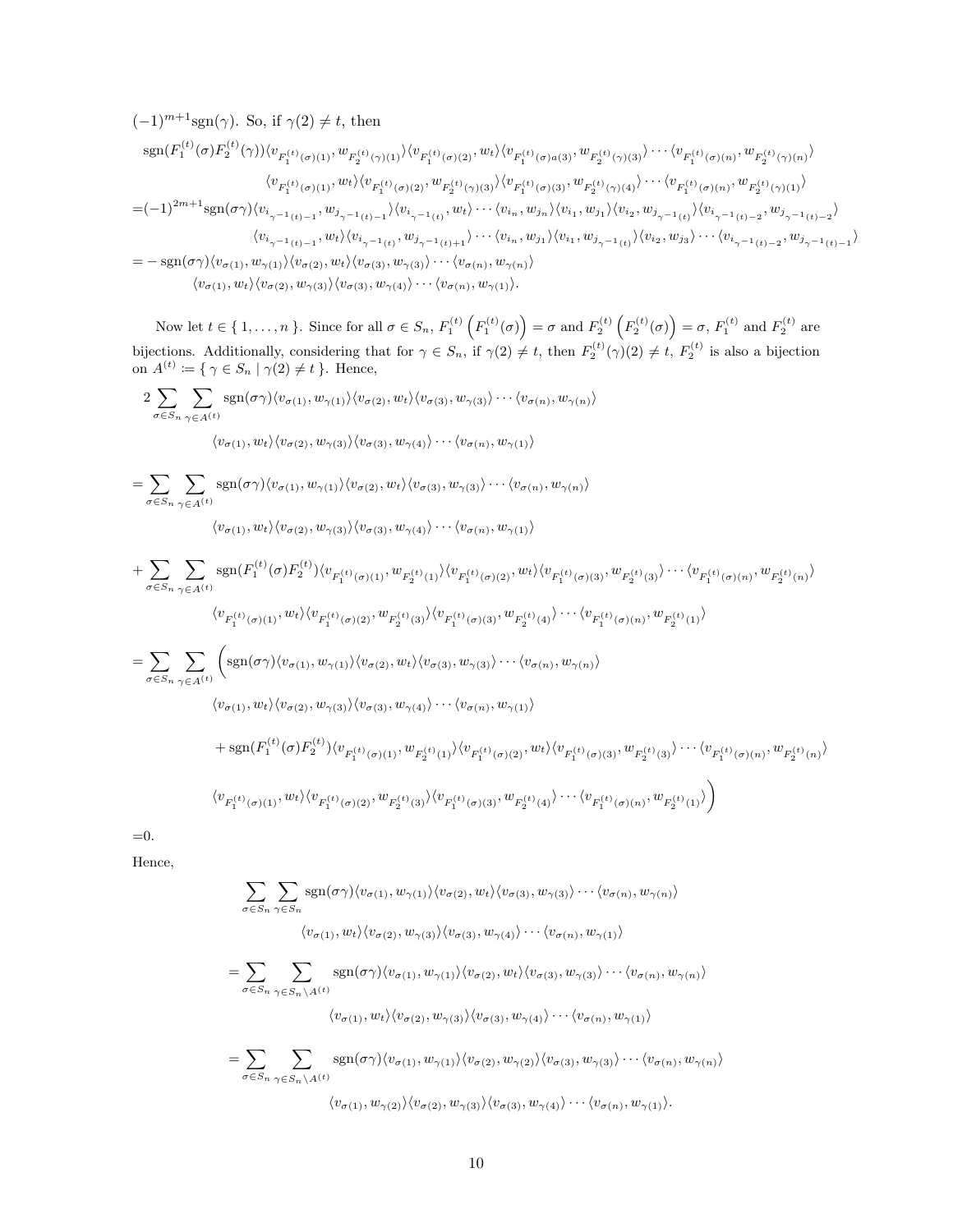This means that

$$
\sum_{t=1}^{n} \sum_{\sigma \in S_n} \sum_{\gamma \in S_n} \text{sgn}(\sigma \gamma) \langle v_{\sigma(1)}, w_{\gamma(1)} \rangle \langle v_{\sigma(2)}, w_t \rangle \langle v_{\sigma(3)}, w_{\gamma(3)} \rangle \cdots \langle v_{\sigma(n)}, w_{\gamma(n)} \rangle
$$
  

$$
\langle v_{\sigma(1)}, w_t \rangle \langle v_{\sigma(2)}, w_{\gamma(3)} \rangle \langle v_{\sigma(3)}, w_{\gamma(4)} \rangle \cdots \langle v_{\sigma(n)}, w_{\gamma(1)} \rangle
$$
  

$$
= \sum_{t=1}^{n} \sum_{\sigma \in S_n} \sum_{\gamma \in S_n \setminus A^{(t)}} \text{sgn}(\sigma \gamma) \langle v_{\sigma(1)}, w_{\gamma(1)} \rangle \langle v_{\sigma(2)}, w_{\gamma(2)} \rangle \langle v_{\sigma(3)}, w_{\gamma(3)} \rangle \cdots \langle v_{\sigma(n)}, w_{\gamma(n)} \rangle
$$
  

$$
\langle v_{\sigma(1)}, w_{\gamma(2)} \rangle \langle v_{\sigma(2)}, w_{\gamma(3)} \rangle \langle v_{\sigma(3)}, w_{\gamma(4)} \rangle \cdots \langle v_{\sigma(n)}, w_{\gamma(1)} \rangle
$$
  

$$
= \sum_{\sigma \in S_n} \sum_{\gamma \in S_n} \text{sgn}(\sigma \gamma) \langle v_{\sigma(1)}, w_{\gamma(1)} \rangle \langle v_{\sigma(2)}, w_{\gamma(2)} \rangle \langle v_{\sigma(3)}, w_{\gamma(3)} \rangle \cdots \langle v_{\sigma(n)}, w_{\gamma(n)} \rangle
$$
  

$$
\langle v_{\sigma(1)}, w_{\gamma(2)} \rangle \langle v_{\sigma(2)}, w_{\gamma(3)} \rangle \langle v_{\sigma(3)}, w_{\gamma(4)} \rangle \cdots \langle v_{\sigma(n)}, w_{\gamma(1)} \rangle.
$$

On the other hand,

$$
\sum_{t=1}^{n} \sum_{\sigma \in S_n} \sum_{\gamma \in S_n} \text{sgn}(\sigma \gamma) \langle v_{\sigma(1)}, w_{\gamma(1)} \rangle \langle v_{\sigma(2)}, w_t \rangle \langle v_{\sigma(3)}, w_{\gamma(3)} \rangle \cdots \langle v_{\sigma(n)}, w_{\gamma(n)} \rangle
$$
  

$$
\langle v_{\sigma(1)}, w_t \rangle \langle v_{\sigma(2)}, w_{\gamma(3)} \rangle \langle v_{\sigma(3)}, w_{\gamma(4)} \rangle \cdots \langle v_{\sigma(n)}, w_{\gamma(1)} \rangle
$$
  

$$
= \sum_{\sigma \in S_n} \sum_{\gamma \in S_n} \text{sgn}(\sigma \gamma) \langle v_{\sigma(1)}, w_{\gamma(1)} \rangle \langle v_{\sigma(3)}, w_{\gamma(3)} \rangle \cdots \langle v_{\sigma(n)}, w_{\gamma(n)} \rangle
$$
  

$$
\langle v_{\sigma(2)}, w_{\gamma(3)} \rangle \langle v_{\sigma(3)}, w_{\gamma(4)} \rangle \cdots \langle v_{\sigma(n)}, w_{\gamma(1)} \rangle \left( \sum_{t=1}^{n} \langle v_{\sigma(2)}, w_t \rangle \langle v_{\sigma(1)}, w_t \rangle \right)
$$
  

$$
= \sum_{\sigma \in S_n} \sum_{\gamma \in S_n} \text{sgn}(\sigma \gamma) \langle v_{\sigma(1)}, w_{\gamma(1)} \rangle \langle v_{\sigma(3)}, w_{\gamma(3)} \rangle \cdots \langle v_{\sigma(n)}, w_{\gamma(n)} \rangle
$$
  

$$
\langle v_{\sigma(2)}, w_{\gamma(3)} \rangle \langle v_{\sigma(3)}, w_{\gamma(4)} \rangle \cdots \langle v_{\sigma(n)}, w_{\gamma(1)} \rangle \langle v_{\sigma(1)}, v_{\sigma(2)} \rangle
$$

 $=0.$ 

Thus, by  $(1)$ ,  $h_n = 0$ .

Remark 9. Note that the second part of the above proof, which proves the theorem when n is odd, is actually applicable to the case where n is even as well. However, the approach that has been used for the case where n is even indicates that in this case,  $h_n$  vanishes on any tensor train of length 2 whose nodes are tensors in  $S^3(\mathbb{R}^n)$  with rank at most n, regardless of whether or not these tensors are orthogonally decomposable.

 $\Box$ 

When  $n = 2$  and  $n = 3$ , we are able to show using Maple that  $h_n$  does not lie in the ideal generated by  $\mathcal{P}_n \cup \mathcal{Q}_n$ , but vanishes on the set  $SOT_{2,n}$ .

Below we state our general conjecture about  $SOT_{2,n}$  and provide some evidence for this conjecture.

**Conjecture 10.** The Zariski closure of the set  $SOT_{2,n}$  in  $\mathbb{C}^{n^4}$  is cut out by the vanishing of  $\mathcal{P}_n, \mathcal{Q}_n$ , and the polynomial  $h_n$ . The ideal defined by these equations is prime.

<span id="page-10-0"></span>**Lemma 11.** The dimension of the Zariski closure of  $SOT_{2,n}$  in  $\mathbb{C}^{n^4}$  is  $n(n+1)-1$ .

Proof. Define the map

$$
\phi: \mathbb{R}^n \times SO_n \times \mathbb{R}^n \times SO_n \to \mathbb{R}^{n^4} \subseteq \mathbb{C}^{n^4}
$$
  

$$
(\lambda_1, \ldots, \lambda_n), V, (\mu_1, \ldots, \mu_n), W \mapsto \sum_{i=1}^n \sum_{j=1}^n \lambda_i \mu_j v_i^{\otimes 2} \otimes w_j^{\otimes 2} \langle v_i, w_j \rangle ,
$$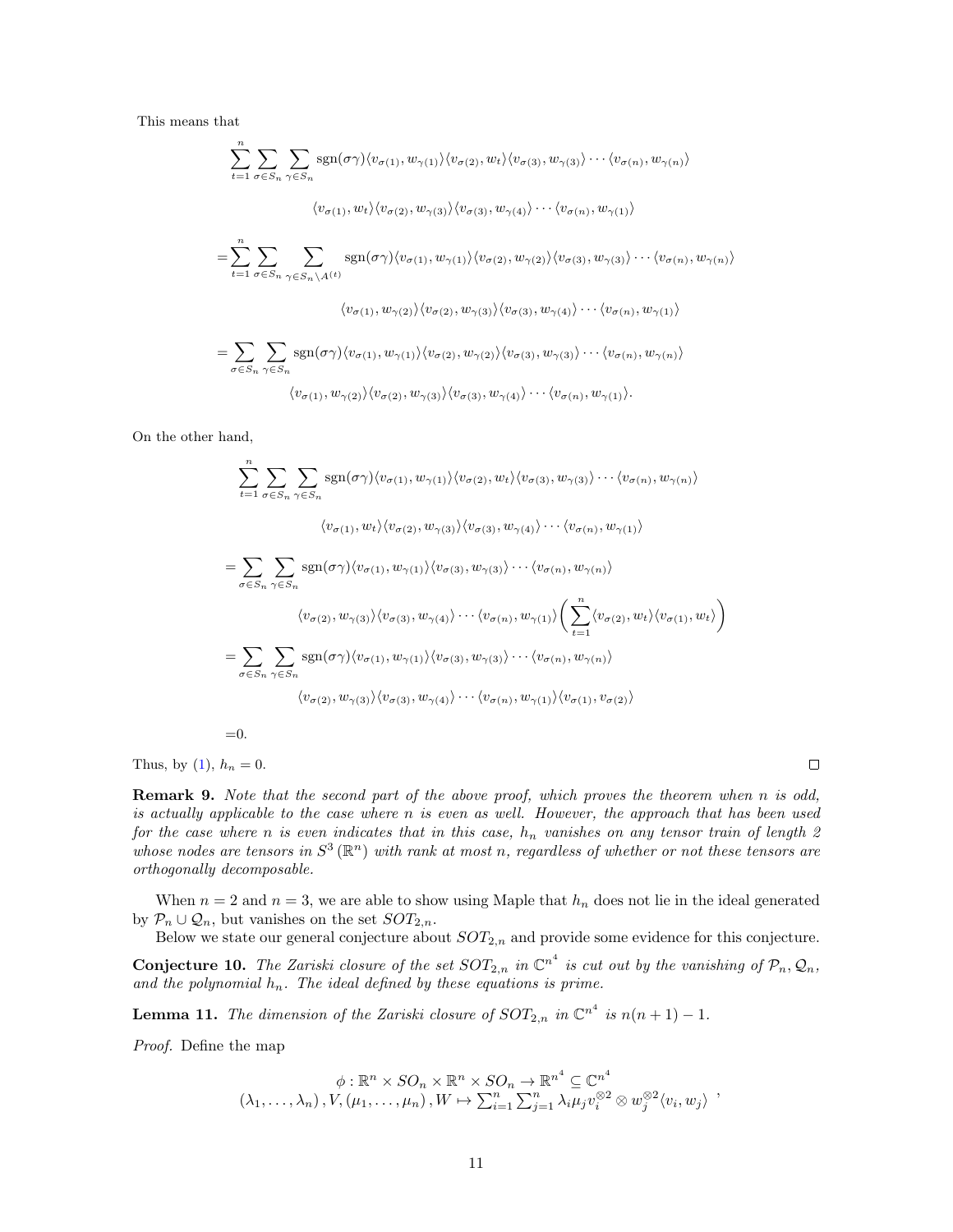where  $v_i$  and  $w_i$  are the *i*th columns of the orthogonal matrices V and W respectively. Then  $SOT_{2,n}$ Im( $\phi$ ). It is proved in [\[5\]](#page-11-11) that the decomposition of a generic tensor in  $SOT_{2,n}$  can be found uniquely up to permutations and a global rescaling of  $\lambda_i$ 's and  $\mu_j$ 's (i.e. if we multiply all  $\lambda_i$ 's by C, we have to divide all  $\mu_j$ 's by C.). So, the dimension of the general fibre of  $\phi$  is 1. Thus,

$$
\dim\left(\operatorname{Im}(\phi)\right) = \dim\left(\mathbb{R}^n \times SO_n \times \mathbb{R}^n \times SO_n\right) - 1 = 2n + 2\binom{n}{2} - 1 = n(n+1) - 1.
$$

So, the dimension of the Zariski closure of  $SOT_{2,n}$  in  $\mathbb{C}^{n^4}$  is dim  $\left(\overline{\text{Im}(\phi)}\right) = n(n+1) - 1$ .

 $\Box$ 

When  $n = 2$ , Lemma [11](#page-10-0) shows that the dimension of the Zariski closure of the set  $SOT_{2,2}$  in  $\mathbb{C}^{16}$  equals 5. The dimension of the ideal  $I := \langle \mathcal{P}_2, \mathcal{Q}_2, h_2 \rangle$  also equals 5, which was checked using Groebner[HilbertDimension] in Maple. Furthermore, PolynomialIdeals[PrimeDecomposition] only generates one ideal when applied to  $I$ , which means that the radical of  $I$  is prime. On the other hand, PolynomialIdeals [IsRadical] verifies that  $I$  is radical. So,  $I$  is actually prime, and the abovementioned equality of the dimensions proves that I is the prime ideal of the Zariski closure of  $SOT_{2,2}$ in  $\mathbb{C}^{16}$ . We have not been able to verify that that the ideal generated by  $\mathcal{P}_n$ ,  $\mathcal{Q}_n$ , and  $h_n$  is prime for higher values of  $n$  using Maple due to computational limitations.

### 4 Acknowledgements

ER was supported by an NSERC Discovery Grant (DGECR-2020-00338).

### 5 References

- <span id="page-11-5"></span>[1] A. Anandkumar, R. Ge, D. Hsu, S. Kakade, and M. Telgarsky. Tensor decompositions for learning latent variable models. Journal of Machine Learning Research, 15(80):2773–2832, 2014.
- <span id="page-11-8"></span>[2] Jacob Biamonte and Ville Bergholm. Tensor networks in a nutshell. *preprint*  $arXiv.1708.00006$ *,* 2017.
- <span id="page-11-6"></span>[3] A. Boralevi, J. Draisma, E. Horobet, and E. Robeva. Orthogonal and unitary tensor decomposition from an algebraic perspective. Israel Journal of Mathematics, 222(1):223–260, 2017.
- <span id="page-11-9"></span>[4] J. Bridgeman. Hand-waving and interpretive dance: An introductory course on tensor networks. Journal of Physics A Mathematical and Theoretical, 50(22), 2016.
- <span id="page-11-11"></span>[5] K. Halaseh, T. Muller, and E. Robeva. Orthogonal decomposition of tensor trains. Linear and Multilinear Algebra, https://doi.org/10.1080/03081087.2021.1965947, 2021.
- <span id="page-11-1"></span>[6] C. Hillar and L.-H. Lim. Most tensor problems are NP-hard. Journal of the ACM, 60(6), 2013.
- <span id="page-11-0"></span>[7] F. L. Hitchcock. The expression of a tensor or a polyadic as a sum of products. Journal of Mathematics and Physics, 6:164–189, September 1927.
- <span id="page-11-4"></span>[8] Tamara G. Kolda. Symmetric orthogonal tensor decomposition is trivial, 2015.
- <span id="page-11-2"></span>[9] Tamara G. Kolda and Brett W. Bader. Tensor decompositions and applications. SIAM Review, 51(3):455–500, Sep 2009.
- <span id="page-11-3"></span>[10] J.M. Landsberg. Tensors: Geometry and Applications, volume 128. Graduate Studies in Mathematics, 2012.
- <span id="page-11-10"></span>[11] I. V. Oseledets. Tensor-train decomposition. SIAM J. Sci. Comput., 33(5):2295–2317, Sep 2011.
- <span id="page-11-7"></span>[12] E. Robeva. Orthogonal decomposition of symmetric tensors. SIAM Journal on Matrix Analysis and Applications, 37(1):86–102, 2016.